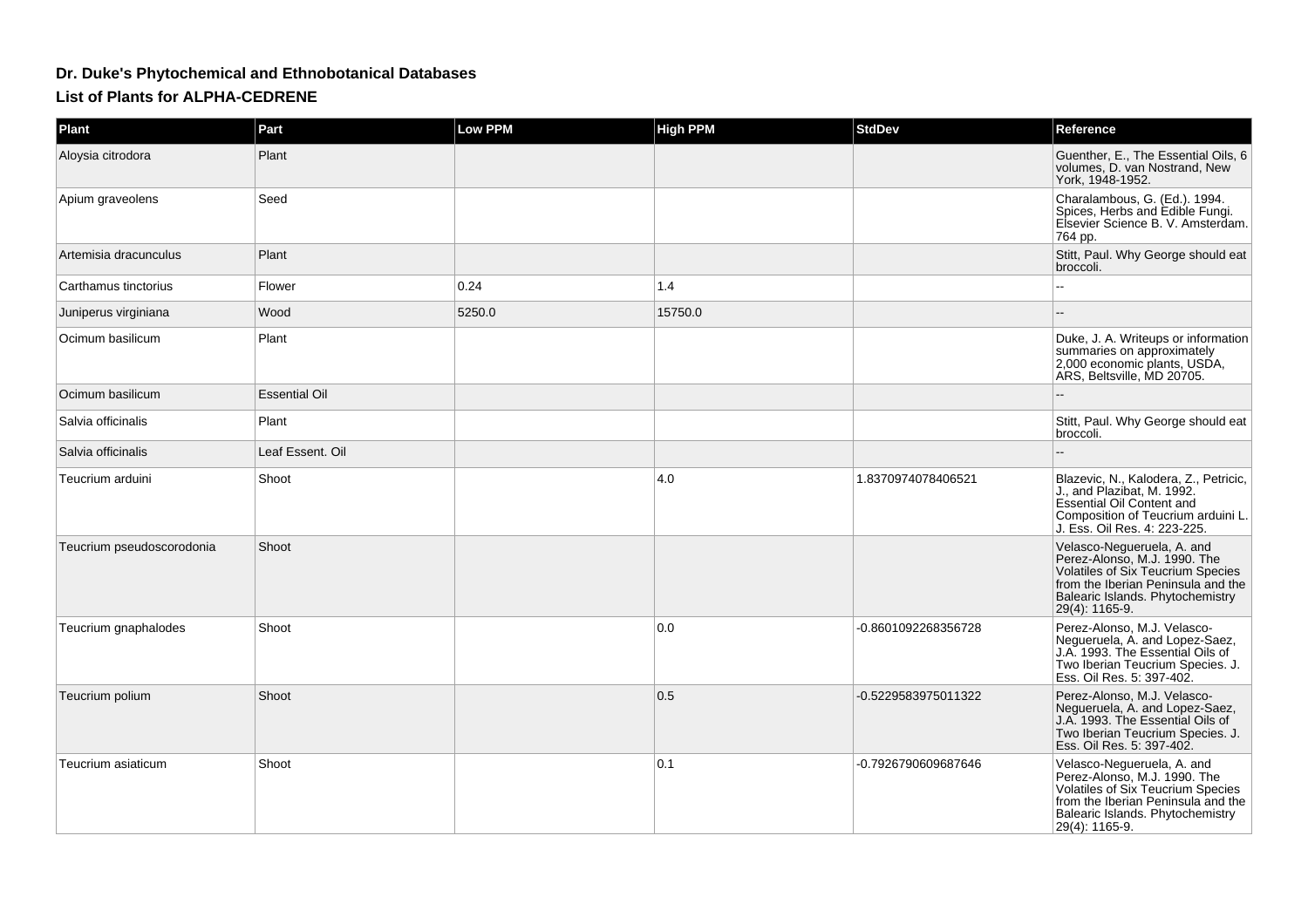| Plant                   | Part  | <b>Low PPM</b> | <b>High PPM</b> | <b>StdDev</b>        | Reference                                                                                                                                                                                          |
|-------------------------|-------|----------------|-----------------|----------------------|----------------------------------------------------------------------------------------------------------------------------------------------------------------------------------------------------|
| Teucrium arduini        | Shoot |                | 4.0             | 1.8370974078406521   | Blazevic, N., Kalodera, Z., Petricic,<br>J., and Plazibat, M. 1992.<br><b>Essential Oil Content and</b><br>Composition of Teucrium arduini L.<br>J. Ess. Oil Res. 4: 223-225.                      |
| Teucrium micropodioides | Leaf  |                | 150.0           | 0.7268675121753218   | Arnold, N., Bellomaria, B.,<br>Velentini G. and Rafaiani, S.M.<br>1991. Comparative Study on<br>Essential Oil of Some Teucrium<br>Species from Cyprus. J.<br>Ethnopharm. 35: 105-113.              |
| Teucrium divaricatum    | Leaf  |                | 0.0             | -0.9834089870607294  | Arnold, N., Bellomaria, B.,<br>Velentini G. and Rafaiani, S.M.<br>1991. Comparative Study on<br><b>Essential Oil of Some Teucrium</b><br>Species from Cyprus. J.<br>Ethnopharm. 35: 105-113.       |
| Teucrium oxylepis       | Shoot |                | 0.8             | -0.32066789990040795 | Velasco-Nequeruela, A. and<br>Perez-Alonso, M.J. 1990. The<br><b>Volatiles of Six Teucrium Species</b><br>from the Iberian Peninsula and the<br>Balearic Islands. Phytochemistry<br>29(4): 1165-9. |
| Teucrium oxylepis       | Shoot |                | 0.5             | -0.5229583975011322  | Velasco-Negueruela, A. and<br>Perez-Alonso, M.J. 1990. The<br>Volatiles of Six Teucrium Species<br>from the Iberian Peninsula and the<br>Balearic Islands. Phytochemistry<br>29(4): 1165-9.        |
| Teucrium salviastrum    | Shoot |                | 0.93            | -0.23300868427342714 | Velasco-Nequeruela, A. and<br>Perez-Alonso, M.J. 1990. The<br><b>Volatiles of Six Teucrium Species</b><br>from the Iberian Peninsula and the<br>Balearic Islands. Phytochemistry<br>29(4): 1165-9. |
| Teucrium kotschyanum    | Leaf  |                | 0.0             | -0.9834089870607294  | Arnold, N., Bellomaria, B.,<br>Velentini G. and Rafaiani, S.M.<br>1991. Comparative Study on<br>Essential Oil of Some Teucrium<br>Species from Cyprus. J.<br>Ethnopharm. 35: 105-113.              |
| Teucrium cyprium        | Leaf  |                | 195.0           | 1.239950461946137    | Arnold, N., Bellomaria, B.,<br>Velentini G. and Rafaiani, S.M.<br>1991. Comparative Study on<br><b>Essential Oil of Some Teucrium</b><br>Species from Cyprus. J.<br>Ethnopharm. 35: 105-113.       |
| Teucrium scorodonia     | Shoot |                | 0.65            | -0.42181314870077    | Velasco-Negueruela, A. and<br>Perez-Alonso, M.J. 1990. The<br>Volatiles of Six Teucrium Species<br>from the Iberian Peninsula and the<br>Balearic Islands. Phytochemistry<br>29(4): 1165-9.        |